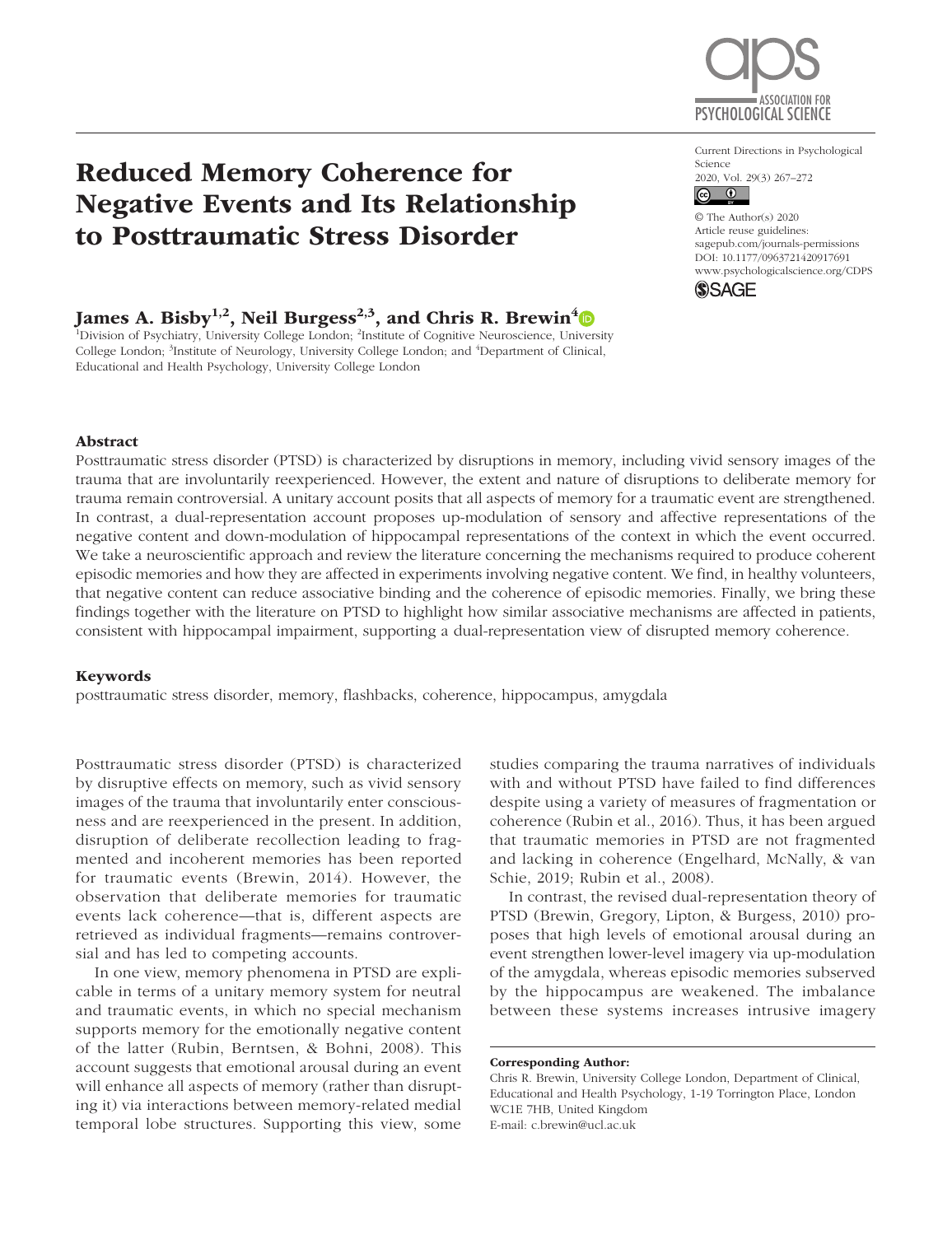while impairing the coherence of voluntary recall. Evidence for these dissociable systems includes the observation that experimental manipulations, including alcohol administration, have different effects on intrusive images of a trauma film and on individuals' ability to recognize and recall its content (Bisby, King, Brewin, Burgess, & Curran, 2010; Brewin, 2014)—findings that are robust to alternative explanations (Lau-Zhu, Henson, & Holmes, 2019).

In this article, we report a separate program of research that documents how, in nonclinical samples, the presence of negative content increases item encoding and decreases associative encoding. This mechanistic account of memory, derived from recent advances in cognitive neuroscience, sheds light on how traumatic experiences can affect different memory representations in opposing ways. Specifically, memory for the sensoryperceptual aspects of a negative event is strengthened, whereas memory for associations between the content and context in which the event took place is weakened, disrupting coherent episodic recall (Bisby & Burgess, 2017; Brewin et al., 2010). Here, we focus on (a) the role of the hippocampus in associative binding and memory coherence and (b) how these processes might be affected in PTSD.

## Mechanisms Supporting Coherent Memories

Episodic memories involve multiple pieces of information, such as the people, objects, and locations that make up an experience. When an individual retrieves an experience, all of the separate attended elements from the event are brought to mind, giving rise to the rich recollective experience that characterizes episodic retrieval. For this holistic recollective process to occur, the individual elements from an event must be bound together as a single memory representation, allowing for their complete reinstatement at retrieval.

The mechanisms supporting memory for the associations between the content of an experience and the context in which it occurred go far beyond memory for the content alone. Whereas memory for the individual elements is thought to be supported by neocortical areas such as perirhinal and parahippocampal cortices, binding them into a single representation relies on the hippocampus (Cohen & Eichenbaum, 1993). An important function of this associative binding is that the presentation of a partial input will reinstate all event elements via hippocampal pattern completion (Marr, 1971). Thus, the hippocampus is fundamental in supporting the associative structure of an event memory and in influencing how the memory is reexperienced at retrieval.

In line with a pattern-completion account, recent findings have shown that memories for previously experienced events are retrieved in a holistic manner. When participants learn multi-element events, associative retrievals from the same event are correlated, suggesting that events are stored and retrieved in an all-or-nothing way (Horner & Burgess, 2013). Accordingly, hippocampal activity at encoding predicts subsequent associative-memory performance and the binding of all attended event elements into a single representation. Further, hippocampal activity at retrieval supports reinstatement of associated elements in neocortical regions and not just the individual elements in question (Horner, Bisby, Bush, Lin, & Burgess, 2015). Therefore, hippocampal-dependent binding is fundamental to creating coherent memories, and the holistic retrieval of associated elements relies on hippocampal pattern completion and reinstatement of those elements in neocortical areas (even though pattern completion may be partial rather than 100% complete; e.g., Squire & Wixted, 2011).

# How Does Negative Content Affect Memory and Its Coherence?

An emotionally arousing experience is expected to capture attentional resources, facilitating perceptual processing and enhancing memory encoding (Phelps & LeDoux, 2005). Numerous studies have shown that negative items are remembered better than neutral items and with a greater degree of subjective recollection (Sharot & Yonelinas, 2008), consistent with proposals of a unitary view of memory in PTSD (Rubin et al., 2008). However, an important caveat is that this facilitation effect does not seem to affect associative binding in a similar way. That is, the presence of negative items at encoding can result in a reduction in subsequent memory for item–item and item–context associations (Bisby & Burgess, 2014), showing that negative experiences do not affect all aspects of memory in the same way.

The amygdala plays an important role in memory enhancements for negative events, facilitating perceptual processing (Phelps & LeDoux, 2005) to support emotionto-content binding via perirhinal cortices (Yonelinas & Ritchey, 2015). Increased amygdala activity reliably predicts subsequent memory for emotional items (Kensinger & Schacter, 2006), but associative binding via the hippocampus is not always influenced in the same way (Ritchey, Wang, Yonelinas, & Ranganath, 2019).

Although the amygdala may facilitate aspects of emotional-memory formation, possibly via neuromodulation of the hippocampus, this mechanism cannot explain observations that item- and associative-memory encoding are often affected by emotion in opposing ways. Recent evidence shows that amygdala activity is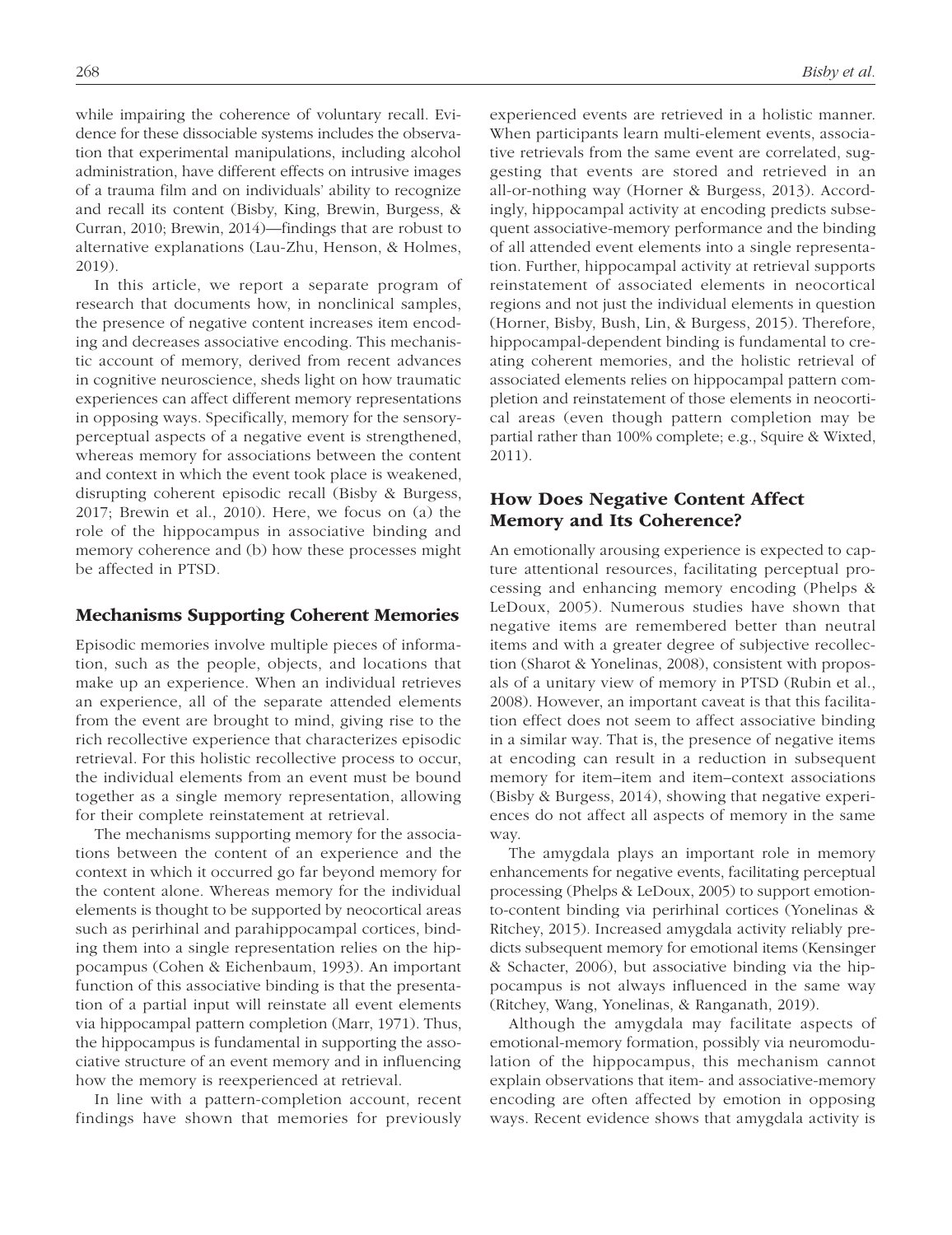increased during the presence of negative items, whereas hippocampal activity is reduced, coinciding with decreased associative-memory performance (Bisby, Horner, Horlyck, & Burgess, 2016).

Thus, the amygdala may inhibit hippocampal processing, either via neuromodulation or directly (Dolleman-Van der Weel, Lopez da Silva, & Witter, 1997). For example, reductions in item–context encoding occur following cortisol administration, even during early phases of the stress response (van Ast, Cornelisse, Meeter, Joels, & Kindt, 2016). Further, it has been proposed that interactions between glutamate and noradrenaline will mean that negative items within a scene are prioritized and strengthened, whereas associations with neutral items or context are weakened (Mather, Clewett, Sakaki, & Harley, 2016), although such a mechanism would not explain reduced associative memory between two negative items presented together.

If negative content impairs memory associations, it should reduce memory coherence. Bisby, Horner, Bush, and Burgess (2018) required participants to learn a series of events consisting of multiple elements (person, location, object). Coherence was tested by examining the pattern of multiple retrievals from each event to assess their relatedness. If memories are stored as bound representations, they should be retrieved in an all-or-nothing way, consistent with a pattern-completion process in which a partial cue triggers holistic retrieval of all event elements. In this study, although neutral events were stored and retrieved in a holistic way, a negative element at encoding (e.g., an injured person) reduced the relatedness of retrievals. That is, negative events were stored or retrieved in a less coherent way, suggesting impaired pattern completion.

# Memory Disruptions in Patients With PTSD

Consistent with memory being disrupted in PTSD, findings have shown anatomical alterations in memoryrelated brain structures. Structural abnormalities in PTSD typically involve volume reductions in a range of areas, including the hippocampus, ventromedial prefrontal cortex (vmPFC), and although less reliably, the amygdala (Logue et al., 2018). These anatomical differences in PTSD may be a result of the trauma exposure or a risk factor that is of genetic or environmental origin. Chronic stress can have detrimental effects on structures such as the hippocampus and vmPFC (Sapolsky, Uno, Rebert, & Finch, 1990). However, a study assessing identical twins discordant for combat exposure found reduced hippocampal volume in veterans with PTSD and in their combat-unexposed, non-PTSD twin (Gilbertson et al., 2002). This finding suggests that reduced hippocampal volume might serve as a pretrauma risk factor for PTSD.

Patients with PTSD demonstrate a number of memory deficits consistent with disruption of the machinery required to form coherent representations. Numerous studies have found that hippocampal-related tasks, such as memory for paired associates, are impaired in PTSD (Golier et al., 2002) and that reductions in associative memory are greater than item-memory disruptions (Guez et al., 2011). A deficit in hippocampal-prefrontalthalamic circuitry, responsible for context processing and allowing organisms to disambiguate cues, has been proposed to underlie PTSD (Liberzon & Abelson, 2016).

Within the spatial domain, the hippocampus is implicated in allocentric-memory representations, the representation of locations of environmental features relative to each other. These contrast with egocentric memory, the representation of locations relative to the viewer (Burgess, Maguire, & O'Keefe, 2000). Using a configural learning task to test allocentric memory in twins discordant for combat trauma and PTSD, Gilbertson and colleagues (2007) found allocentric-memory reductions in both trauma-exposed PTSD patients and their unexposed twins. Memory decrements correlated with reductions in hippocampal volume, again highlighting the possibility that impairments might predate the traumatic episode and pose a risk factor. In another study using virtual reality to test spatial memory, patients with PTSD were found to display selective impairments in allocentric-memory processing, whereas egocentricmemory and item-memory performance were intact (Smith, Burgess, Brewin, & King, 2015).

Consistent with the idea that traumatic content does not simply strengthen episodic memories, recent findings from a study assessing memory in firefighters for emergency calls showed that memory for the events was impaired and that this reduction was linearly related to increases in stress (Metcalfe, Brezler, McNamara, Maletta, & Vuorre, 2019). Difficulties in deliberate recall might relate to a specific response, dissociation, that sometimes occurs during extreme stress. As well as being a risk factor for PTSD, dissociation interferes with memory encoding and is related to self-reported memory disorganization (Brewin, 2014). Dissociation might preferentially impact allocentric encoding, suggesting other aspects of memory performance whose relation to lack of coherence could be tested.

# Conclusions and Future Directions

In this review, we have outlined a current controversy concerning memory in PTSD and whether patients demonstrate impaired memory and a lack of coherence in their recall of the trauma. Although some researchers have claimed that such recall is not impaired in PTSD (Engelhard et al., 2019; Rubin et al.,2008, 2016), evidence from animal and human research demonstrates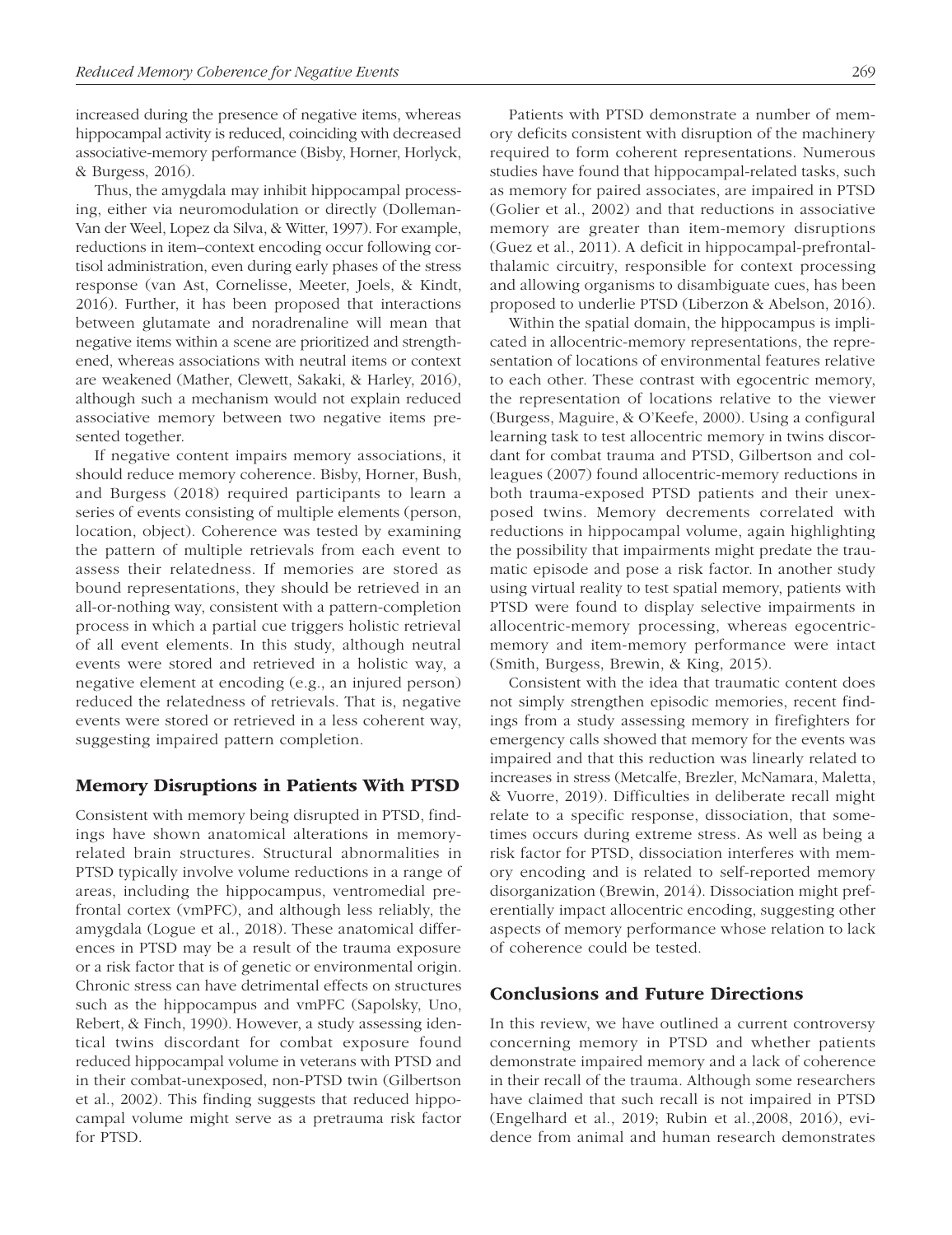that high levels of stress can impair memory formation (Brewin, 2014; Jacobs & Nadel, 1985; Metcalfe et al., 2019). Here, we have detailed evidence that negative emotion can affect distinct aspects of memory in opposing ways in healthy volunteers, highlighting that such effects would not require a special mechanism specific to PTSD (Rubin et al., 2008). That is, negative emotion can strengthen negative content via amygdala up-modulation but disrupt hippocampal-dependent binding to weaken the associative structure of events and their later holistic recall via pattern completion (Bisby & Burgess, 2017; Brewin et al., 2010).

Although the salience of emotional items will likely attract greater processing, and this would contribute to the positive effects of emotion on item encoding, this process cannot fully account for disruptions in associative memory such as that between two negative items (see Bisby & Burgess, 2014; Bisby et al., 2016). From a translational perspective, we have discussed how neural structures supporting memory coherence are disrupted in PTSD, providing a basis for the way in which memory representations of traumatic and nontraumatic events might be altered in patients. Testable predictions include the idea that both facilitating hippocampaldependent associative memory and reducing amygdala responsivity should reduce intrusive imagery in patients.

It is difficult to reconcile a view that proposes uniformly strengthened memory for the traumatic event (Engelhard et al., 2019; Rubin et al., 2008, 2016) with the evidence demonstrating impaired hippocampal function and reduced hippocampal volume in PTSD. If these structural abnormalities do highlight a potential risk factor for PTSD, an important question for unitary accounts is how a dysfunctional hippocampus can strengthen memory to result in coherent representations. It is also important to recognize that there is no single "trauma memory" but rather a series of memories corresponding to unfolding events (Brewin, 2016). In terms of the opposing effects that negative content can have on memory, differences in the response of an individual across the whole event might impact distinct representations for different periods of the traumatic event to a varying extent.

In conclusion, we have attempted to address a controversy in the functional interpretation of the symptoms of PTSD by reviewing the effects of negative emotion on episodic memory in healthy volunteers. We focused on the coherence of episodic memories generated by associative processing in the hippocampus that can support the process of pattern completion by which a partial cue can lead to reinstatement of all aspects of a memory. We have shown how negative events can disrupt these processes in healthy individuals and have argued that these mechanisms are impaired in PTSD, resulting in impaired binding and holistic retrieval in the disorder. Studies investigating such basic mechanisms provide a valuable addition to clinical studies of trauma narratives and will, in future, be crucial in providing further insight into memory disruptions in PTSD.

#### Recommended Reading

- Bisby, J. A., Horner, A. J., Bush, D., & Burgess, N. (2018). (See References). Shows how the experience of negative content can lead to a more fragmented event representation, reducing memory coherence and resulting in less holistic retrieval of related information.
- Brewin, C. R., Gregory, J. D., Lipton, M., & Burgess, N. (2010). (See References). Presents a neural model of the way in which intrusive memories in posttraumatic stress disorder might develop through an imbalance between contextual and sensory representations.
- Gilbertson, M. W., Williston, S. K., Paulus, L. A., Lasko, N. B., Gurvits, T. V., Shenton, M. E., . . . Orr, S. P. (2007). (See References). Examines allocentric memory in identical twins discordant for combat trauma and posttraumatic stress disorder (PTSD); shows that allocentric-memory deficits in individuals with PTSD are associated with decreases in hippocampal volume and that reductions in both were also seen in the nonexposed twin, highlighting a potential preexisting risk factor.

#### Transparency

*Action Editor:* Randall W. Engle

*Editor:* Randall W. Engle

*Declaration of Conflicting Interests*

The author(s) declare that there were no conflicts of interest with respect to the authorship or the publication of this article.

*Funding*

N. Burgess is supported by a European Research Council advanced grant (NEUROMEM; ERC-2015-AdG, 694779) and a Wellcome Principal Research Fellowship (202805/Z/16/Z).

#### ORCID iD

Chris R. Brewin D <https://orcid.org/0000-0002-7462-4460>

## References

- Bisby, J. A., & Burgess, N. (2014). Negative affect impairs associative memory but not item memory. *Learning & Memory*, *21*, 760–766. doi:10.1101/lm.032409.113
- Bisby, J. A., & Burgess, N. (2017). Differential effects of negative emotion on memory for items and associations, and their relationship to intrusive imagery. *Current Opinion in Behavioral Sciences*, *17*, 124–132. doi:10.1016/j.cobeha .2017.07.012
- Bisby, J. A., Horner, A. J., Bush, D., & Burgess, N. (2018). Negative emotional content disrupts the coherence of episodic memories. *Journal of Experimental Psychology: General*, *147*, 243–256. doi:10.1037/xge0000356
- Bisby, J. A., Horner, A. J., Horlyck, L. D., & Burgess, N. (2016). Opposing effects of negative emotion on amygdalar and hippocampal memory for items and associations.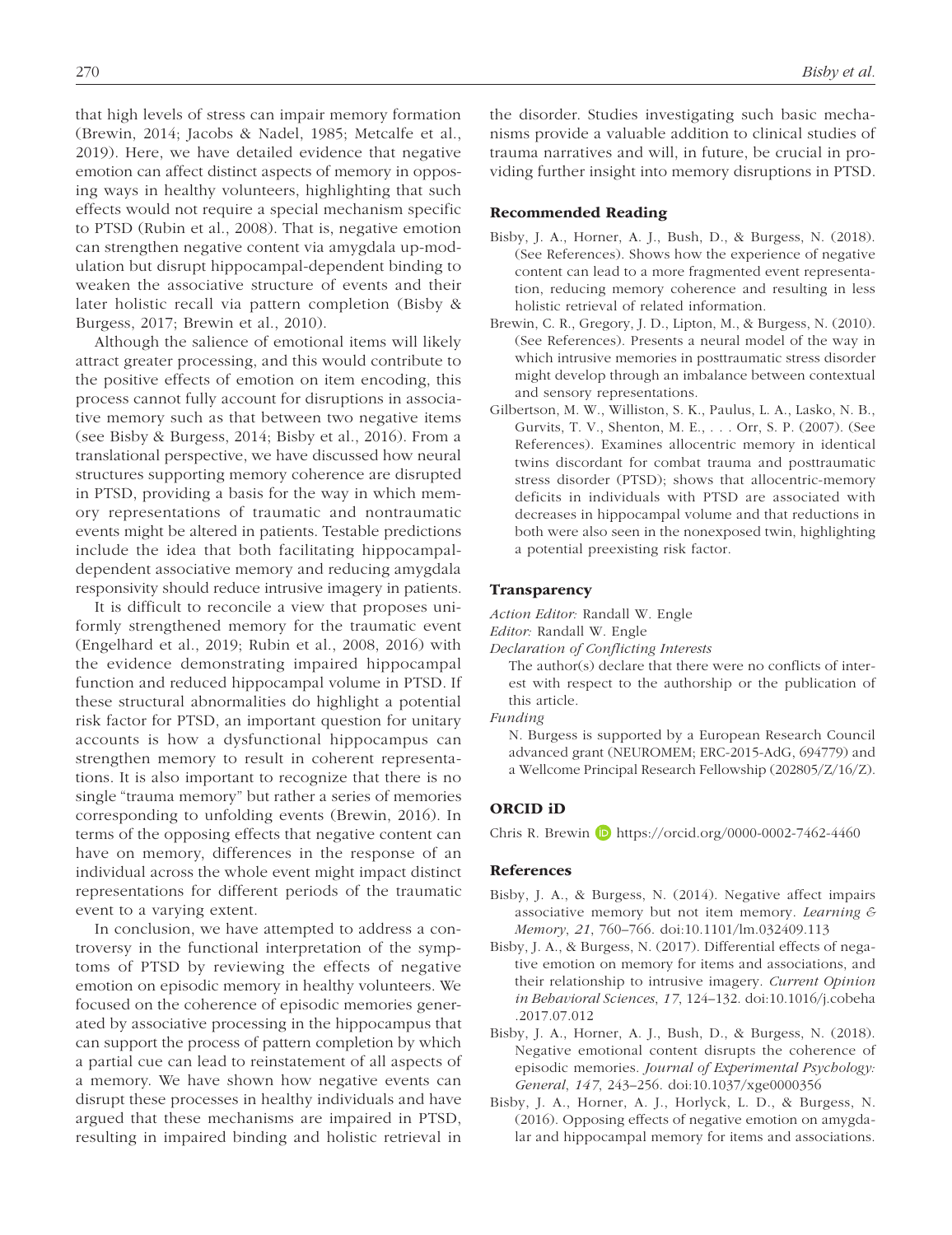*Social Cognitive and Affective Neuroscience*, *11*, 981–990. doi:10.1093/scan/nsw028

- Bisby, J. A., King, J. A., Brewin, C. R., Burgess, N., & Curran, H. V. (2010). Acute effects of alcohol on intrusive memory development and viewpoint dependence in spatial memory support a dual representation model. *Biological Psychiatry*, *68*, 280–286. doi:10.1016/j.biopsych.2010 .01.010
- Brewin, C. R. (2014). Episodic memory, perceptual memory, and their interaction: Foundations for a theory of posttraumatic stress disorder. *Psychological Bulletin*, *140*, 69–97. doi:10.1037/a0033722
- Brewin, C. R. (2016). Understanding the impairment in traumatic memory: Coherence, disorganization and fragmentation reconsidered. *Journal of Abnormal Psychology*, *125*, 1011–1017. doi:10.1037/abn0000154
- Brewin, C. R., Gregory, J. D., Lipton, M., & Burgess, N. (2010). Intrusive images in psychological disorders: Characteristics, neural mechanisms, and treatment implications. *Psychological Review*, *117*, 210–232. doi:10.1037/a0018113
- Burgess, N., Maguire, E. A., & O'Keefe, J. (2000). The human hippocampus and spatial and episodic memory. *Neuron*, *35*, 625–641. doi:10.1016/S0896-6273(02)00830-9
- Cohen, N. J., & Eichenbaum, H. (1993). *Memory, amnesia, and the hippocampal system*. Cambridge, MA: MIT Press.
- Dolleman-Van der Weel, M. J., Lopes da Silva, F. H., & Witter, M. P. (1997). Nucleus reuniens thalami modulates activity in hippocampal field CA1 through excitatory and inhibitory mechanisms. *The Journal of Neuroscience*, *17*, 5640–5650.
- Engelhard, I. M., McNally, R. J., & van Schie, K. (2019). Retrieving and modifying traumatic memories: Recent research relevant to three controversies. *Current Directions in Psychological Science*, *28*, 91–96. doi:10.1177/096372 1418807728
- Gilbertson, M. W., Shenton, M. E., Ciszewski, A., Kasai, K., Lasko, N. B., Orr, S. P., & Pitman, R. K. (2002). Smaller hippocampal volume predicts pathologic vulnerability to psychological trauma. *Nature Neuroscience*, *5*, 1242–1247. doi:10.1038/nn958
- Gilbertson, M. W., Williston, S. K., Paulus, L. A., Lasko, N. B., Gurvits, T. V., Shenton, M. E., . . . Orr, S. P. (2007). Configural cue performance in identical twins discordant for posttraumatic stress disorder: Theoretical implications for the role of hippocampal function. *Biological Psychiatry*, *62*, 513–520. doi:10.1016/j.biopsych.2006.12.023
- Golier, J., Yehuda, R., Lupien, S. J., Harvey, P. D., Grossman, R., & Elkin, A. (2002). Memory performance in Holocaust survivors with PTSD. *American Journal of Psychiatry*, *159*, 1682–1688.
- Guez, J., Naveh-Benjamin, M., Yankovsky, Y., Cohen, J., Shiber, A., & Shalev, H. (2011). Traumatic stress is linked to a deficit in associative episodic memory. *Journal of Traumatic Stress*, *24*, 260–267. doi:10.1002/jts.20635
- Horner, A. J., Bisby, J. A., Bush, D., Lin, W.-J., & Burgess, N. (2015). Evidence for holistic episodic recollection via hippocampal pattern completion. *Nature Communications*, *6*, Article 7462. doi:10.1038/ncomms8462
- Horner, A. J., & Burgess, N. (2013). The associative structure of memory for multi-element events. *Journal of*

*Experimental Psychology: General*, *142*, 1370–1383. doi: 10.1037/a0033626

- Jacobs, W. J., & Nadel, L. (1985). Stress-induced recovery of fears and phobias. *Psychological Review*, *92*, 512–531. doi:10.1037/0033-295X.96.1.180
- Kensinger, E. A., & Schacter, D. L. (2006). Amygdala activity is associated with the successful encoding of item, but not source, information for positive and negative stimuli. *The Journal of Neuroscience*, *26*, 2564–2570. doi:10.1523/ JNEUROSCI.5241-05.2006
- Lau-Zhu, A., Henson, R. N., & Holmes, E. A. (2019). Intrusive memories and voluntary memory of a trauma film: Differential effects of a cognitive interference task after encoding. *Journal of Experimental Psychology: General*, *148*, 2154–2180. doi:10.1037/xge0000598
- Liberzon, I., & Abelson, J. L. (2016). Context processing and the neurobiology of post-traumatic stress disorder. *Neuron*, *92*, 14–30. doi:10.1016/j.neuron.2016.09.039
- Logue, M. W., van Rooij, S. J. H., Dennis, E. L., Davis, S. L., Hayes, J. P., Stevens, J. S., . . . Morey, R. A. (2018). Smaller hippocampal volume in posttraumatic stress disorder: A multisite ENIGMA-PGC study: Subcortical volumetry results from posttraumatic stress disorder consortia. *Biological Psychiatry*, *83*, 244–253. doi:10.1016/j .biopsych.2017.09.006
- Marr, D. (1971). Simple memory: A theory for archicortex. *Philosophical Transactions of the Royal Society of London B: Biological Sciences*, *262*, 23–81.
- Mather, M., Clewett, D., Sakaki, M., & Harley, C. W. (2016). Norepinephrine ignites local hot spots of neuronal excitation: How arousal amplifies selectivity in perception and memory. *Behavioral and Brain Sciences*, *39*, Article e200. doi:10.1017/S0140525X15000667
- Metcalfe, J., Brezler, J. C., McNamara, J., Maletta, G., & Vuorre, M. (2019). Memory, stress, and the hippocampal hypothesis: Firefighters' recollections of the fireground. *Hippocampus*, *29*, 1141–1149. doi:10.1002/hipo.23128
- Phelps, E. A., & LeDoux, J. E. (2005). Contributions of the amygdala to emotion processing: From animal models to human behavior. *Neuron*, *48*, 175–187. doi:10.1016/j .neuron.2005.09.025
- Ritchey, M., Wang, S. F., Yonelinas, A. P., & Ranganath, C. (2019). Dissociable medial temporal pathways for encoding emotional item and context information. *Neuropsychologia*, *124*, 66–78. doi:10.1016/j.neuropsychologia.2018.12.015
- Rubin, D. C., Berntsen, D., & Bohni, M. K. (2008). A memory-based model of posttraumatic stress disorder: Evaluating basic assumptions underlying the PTSD diagnosis. *Psychological Review*, *115*, 985–1011. doi:10.1037/ a0013397
- Rubin, D. C., Deffle, S. A., Ogle, C. M., Dowell, N. M., Graesser, A. C., & Beckham, J. C. (2016). Participant, rater, and computer measures of coherence in posttraumatic stress disorder. *Journal of Abnormal Psychology*, *125*, 11–25. doi:10.1037/abn0000126
- Sapolsky, R. M., Uno, H., Rebert, C. S., & Finch, C. E. (1990). Hippocampal damage associated with prolonged glucocorticoid exposure in primates. *The Journal of Neuroscience*, *10*, 2897–2902.